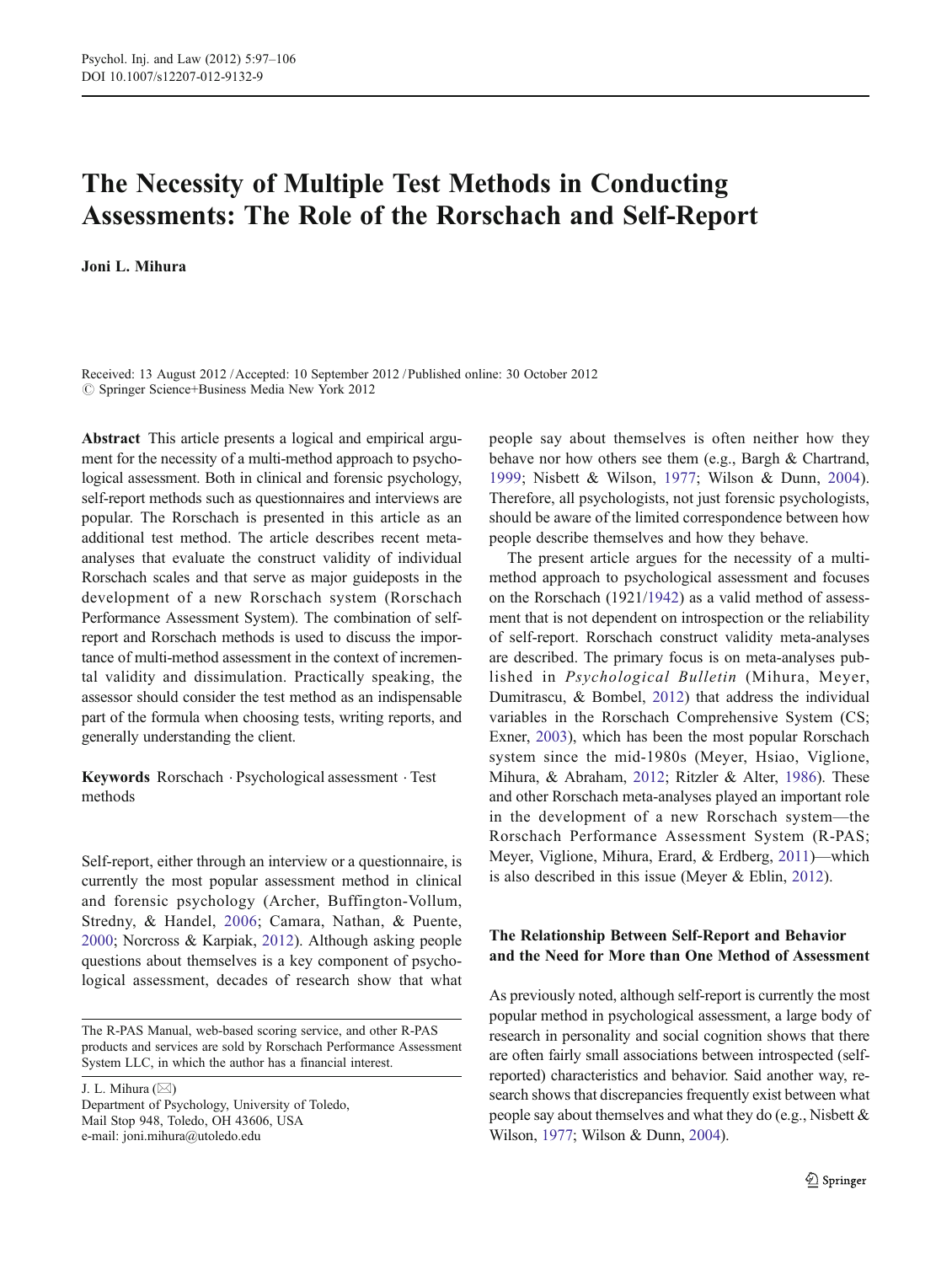Regarding research relevant to personality assessment, a meta-analysis by Greenwald, Poehlman, Uhlmann, and Banaji [\(2009](#page-7-0)) found a moderate association between personality characteristics assessed implicitly (via the implicit association test) and by behavior ( $r=0.28$ ,  $k=24$ ), but a smaller association between implicitly assessed and self-reported characteristics  $(r=0.17, k=21)$ . For adult personality disorders, a metaanalysis by Klonsky, Oltmanns, and Turkheimer ([2002\)](#page-7-0) found a medium association between self and informant ratings when assessed dimensionally ( $r=0.36$ ,  $k=11$ ) and a small association when assessed categorically  $(r=0.14, k=6)$ . Based on data in Spangler's [\(1992\)](#page-9-0) meta-analysis, Meyer et al. [\(2001](#page-8-0)) show that spontaneous achievement behaviors (e.g., job performance) were more strongly predicted by implicit measures (storytelling narratives;  $r=0.22$ ,  $k=82$ ) than by self-report ( $r=0.15$ ,  $k=104$ ). Furthermore, there was only a small association between implicitly assessed and self-reported achievement ( $r=0.09$ ,  $k=36$ ). Finally, a recent meta-analysis by Cyders and Coskunpinar [\(2011](#page-7-0)) found a small association between self-reported and behaviorally assessed impulsivity  $(r=0.10, k=608)$ .

Thus, what people say is true about their personal characteristics often bears little association to these same qualities as assessed by behavioral performance tasks, though the latter typically show stronger relations to other externally assessed criteria. In the child and adolescent assessment research literature, where it is common practice to collect ratings of psychological characteristics from various sources (e.g., child/adolescent, parents, teachers, clinicians, peers), validity effect sizes  $(r<sup>s</sup>)$  are consistently around  $0.20-0.35$ when comparing one source of information to another (Achenbach, McConaughy, & Howell, [1987;](#page-6-0) Meyer, [2002\)](#page-8-0). Based on a large-scale review of meta-analyses by Meyer et al. [\(2001](#page-8-0)), the guidelines for expected effect sizes in psychological assessment indicate that the middle third of effect sizes ranges from  $r=0.21$  to 0.33 (Hemphill, [2003](#page-7-0)). Examples of validity coefficients within this range were (a) continuous performance tests' ability to differentiate between ADHD and controls, (b) the Hare Psychopathy Checklist's ability to predict recidivism, and (c) the ability of WISC distractibility subscales to detect learning disability diagnosis. Examples of validity coefficients in the bottom third of effect sizes  $(r<0.21)$  were (a) the Minnesota Multiphasic Personality Inventory (MMPI; Butcher et al., [1989;](#page-7-0) Hathaway & McKinley, [1943\)](#page-7-0)<sup>1</sup> validity scales' ability to detect known or suspected underreported psychopathology and (b) the relationship between attention and concentration test scores and residual mild head trauma.

Based on findings such as these, empirical arguments have been made for a multi-method approach to assessment practice as well as suggestions about how to implement this approach in practice (e.g., Achenbach, Krukowski, Dumenci, & Ivanova, [2005](#page-6-0); Erdberg, [2008;](#page-7-0) Kraemer et al., [2003](#page-8-0); Meyer, [2002\)](#page-8-0). The current article proposes the Rorschach as a viable assessment method to add to a client's self-report as assessed by an interview or a questionnaire. In order to present this case, it is necessary to address the validity of the Rorschach itself as a method of assessment. However, in doing so, we encounter the challenge of evaluating construct validity itself. Only after evaluating this situation can we turn to evaluating the combination of different methods of assessment, followed by the implications of incremental validity studies and malingering.

#### Is the Rorschach a Valid Method of Assessment?

Although many psychologists believe that the Rorschach is an invalid assessment method (e.g., Herbert, [2009](#page-7-0)), the research does not support this belief (Hiller, Rosenthal, Bornstein, Berry, & Brunell-Neuleib, [1999](#page-7-0); Meyer et al., [2001](#page-8-0); Meyer & Archer, [2001;](#page-8-0) Mihura et al., [2012](#page-8-0)). In fact, even the Rorschach's staunchest critics do not discredit the whole test, but recognize that it has valid scales. As Garb, Wood, Lilienfeld, and Nezworski [\(2005](#page-7-0)) stated, "Even psychologists who are critical of the test generally agree that some scores from various Rorschach systems can be helpful for detecting thought disorder, diagnosing mental disorders characterized by thought disorder, measuring dependency, and predicting treatment outcome" (p. 105). Instead, as articulated in Garb's [\(1999\)](#page-7-0) article entitled "Call for a Moratorium on the Use of the Rorschach Inkblot Test in Clinical and Forensic Settings," the major problem with using the Rorschach in practice is described as the need to determine "…which Rorschach scores are valid and which ones are invalid" (p. 313). Therefore, the formal argument is not that the Rorschach itself is invalid but that it has a myriad of individual scales, each of which needs validation.

## An Essential Sidebar: What Is Construct Validity and Why Should I Care?

The argument that psychological tests and other assessment methods (e.g., interviews, chart reviews) need to be evaluated for their validity is indisputable. However, what constitutes construct validity is more complicated than it initially appears. As is often the case in controversial areas of psychology, the problem is not that only one person or school of thought has irrefutable insight but that validating any measure of a psychological construct is complex. In order to understand why assessing a construct like "anxiety" is so complex, it can help to take a step back and consider

<sup>&</sup>lt;sup>1</sup> Because many studies in this article include more than one edition of a test, the edition will not be reported unless the issue refers to a specific edition of the test.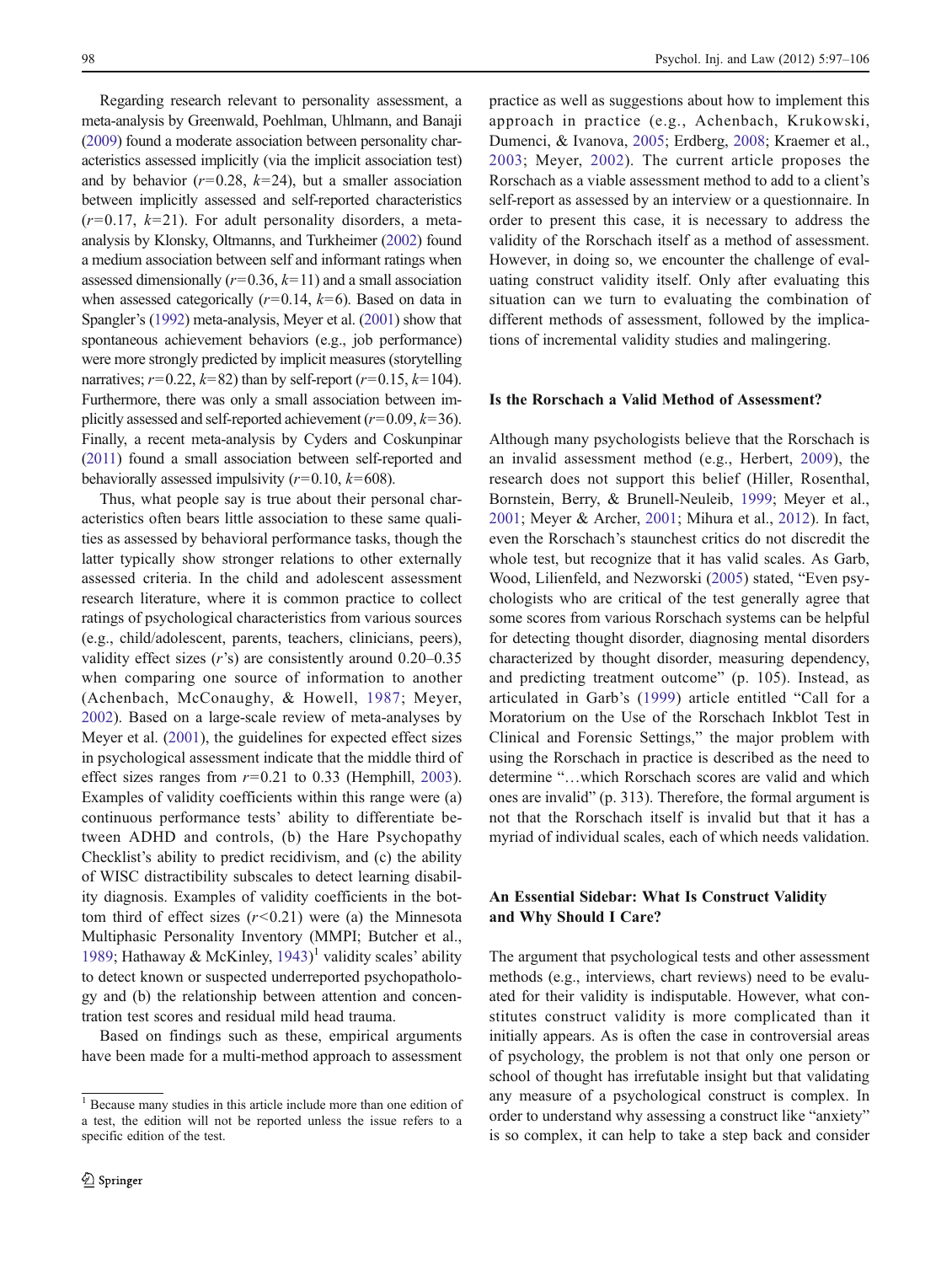the term construct. As defined by Merriam-Webster, a construct is "something constructed by the mind." By definition, there are no tangible preexisting psychological constructs "out there" to measure.

Why should this matter to us?

To illustrate this point, the reader can probably imagine participating in a DSM panel that argues for one definition of a disorder over another—such as whether posttraumatic stress disorder (PTSD) is an anxiety disorder or not (e.g., Friedman et al., [2011](#page-7-0))—or that even challenges the validity of the disorder itself (e.g., Rosen, Lilienfeld, Frueh, McHugh, & Spitzer, [2010](#page-8-0)). The reader might also imagine talking to a psychoanalyst, a behaviorist, a physician, or any person off the street about their conception of "trauma." To assess constructs like anxiety, trauma, and PTSD, we have to agree on what it is and how we know it when we see it. But who decides this, and how?

To even begin to answer that question, a succinct summary of the classic writings on construct validity can be useful. Construct validity classics introduced basic concepts such as the *nomological network* (Cronbach & Meehl, [1955\)](#page-7-0) and the multi-trait/multi-method matrix (Campbell & Fiske, [1959\)](#page-7-0). These classic articles emphasize several common key elements: (a) There must be a coherent theory with interrelated constructs that are measureable ("observable"); (b) the validation of these constructs must use different methods (because associations based on one method more accurately represent reliability, not validity); and (c) these interrelations must include evidence (observations) that the target construct is associated with the things that it should be (convergent validity) and not with the things that it should not be (discriminant validity). In general, we need to investigate more than one trait (multi-trait) in more than one way (multi-method). And, to return to where we started, all of this must be imbedded in theory (nomological network).

What does this mean for the present topic?

#### Popular Broadband Methods of Assessing Psychopathology

At the very least, the construct validity literature argues that it is necessary to use more than one method of assessment to achieve validity on constructs such as depression, anxiety, and psychosis. As previously noted, self-report, either by interview or questionnaire, is the most popular assessment method in psychology (Archer et al., [2006](#page-6-0); Norcross & Karpiak, [2012](#page-8-0)). For psychological injury cases, across all psychological tests, Boccaccini and Brodsky [\(1999](#page-7-0)) found that 100 % of respondents used the MMPI, followed by the Wechsler Intelligence scales (54 %; Wechsler, [1981](#page-9-0), [1997](#page-9-0)), Millon Clinical Multiaxial Inventory (50 %; Millon, [1987,](#page-8-0) [1994\)](#page-8-0), Rorschach (41 %), Trauma Symptom Inventory (33 %; Briere, [1995\)](#page-7-0), Beck Depression Inventory (31 %; Beck, Steer, & Brown, [1996\)](#page-6-0), and Structured Interview of Reported Symptoms (26 %; Rogers, Bagby, & Dickens, [1992](#page-8-0)). On average, psychological injury assessors reported that they used four or five instruments per evaluation. Of the tests reported in Boccaccini and Brodsky's survey, the Rorschach and TAT were the only psychopathology measures that would qualify as a different method of assessment than self-report, and the TAT was used by considerably fewer examiners than the Rorschach (9 vs. 41 %). In contrast to the Rorschach, the TAT did not meet the main criterion deemed important by psychological injury assessors for using a test: the availability of norms. The TAT has some scales with research support; however, these are not accompanied by norms, and clinicians are not typically trained in their use (Groth-Marnat, [2009\)](#page-7-0). Therefore, the Rorschach was the only measure of psychopathology used by psychological injury assessors that was not based on selfreport and that also includes (a) standard administration, (b) at least some scales with reliability and validity support, and (c) the availability of norms.

# Construct Validity for Individual Scales on the MMPI and Rorschach

Thousands of research studies have been conducted with the Rorschach and MMPI. Although this expanse of research is beneficial, summarizing such a large body of literature per scale for multi-scale tests like the Rorschach and MMPI-2 is a daunting task. In published critiques of test validity, it is often assumed that self-report tests are inherently valid, while performance tests are inherently suspect. For example, Garb et al. [\(2005](#page-7-0)) stated, "It is striking that focused metaanalyses have been conducted for so few Rorschach scores" (p. 106), implying that these exist for self-report measures like the MMPI. However, very little professional debate about the MMPI's validity has taken place. The Rorschach has stolen the limelight on this issue.

The validity of the Rorschach and MMPI has been evaluated using global meta-analyses, which aggregate findings across scales and across studies to provide one effect size that represents the overall validity of the test. These studies find that the overall validity of the Rorschach and MMPI is very similar. Meyer and Archer ([2001](#page-8-0)) summarized the effects of previous global meta-analyses of MMPI and Rorschach validity (Atkinson, [1986;](#page-6-0) Hiller et al., [1999;](#page-7-0) Parker, Hanson, & Hunsley, [1988](#page-8-0)) and substantially expanded and reanalyzed the widely cited Parker et al. ([1988](#page-8-0)) dataset to address criticisms about the initial study (Garb, Florio, & Grove, [1998](#page-7-0); Hiller et al., [1999\)](#page-7-0). Global validity for the Rorschach was  $r=0.32$  across 523 hypothesized relationships and  $r=0.29$  across 73 samples ( $N=6,520$ ); global validity for the MMPI was  $r=0.32$  across 533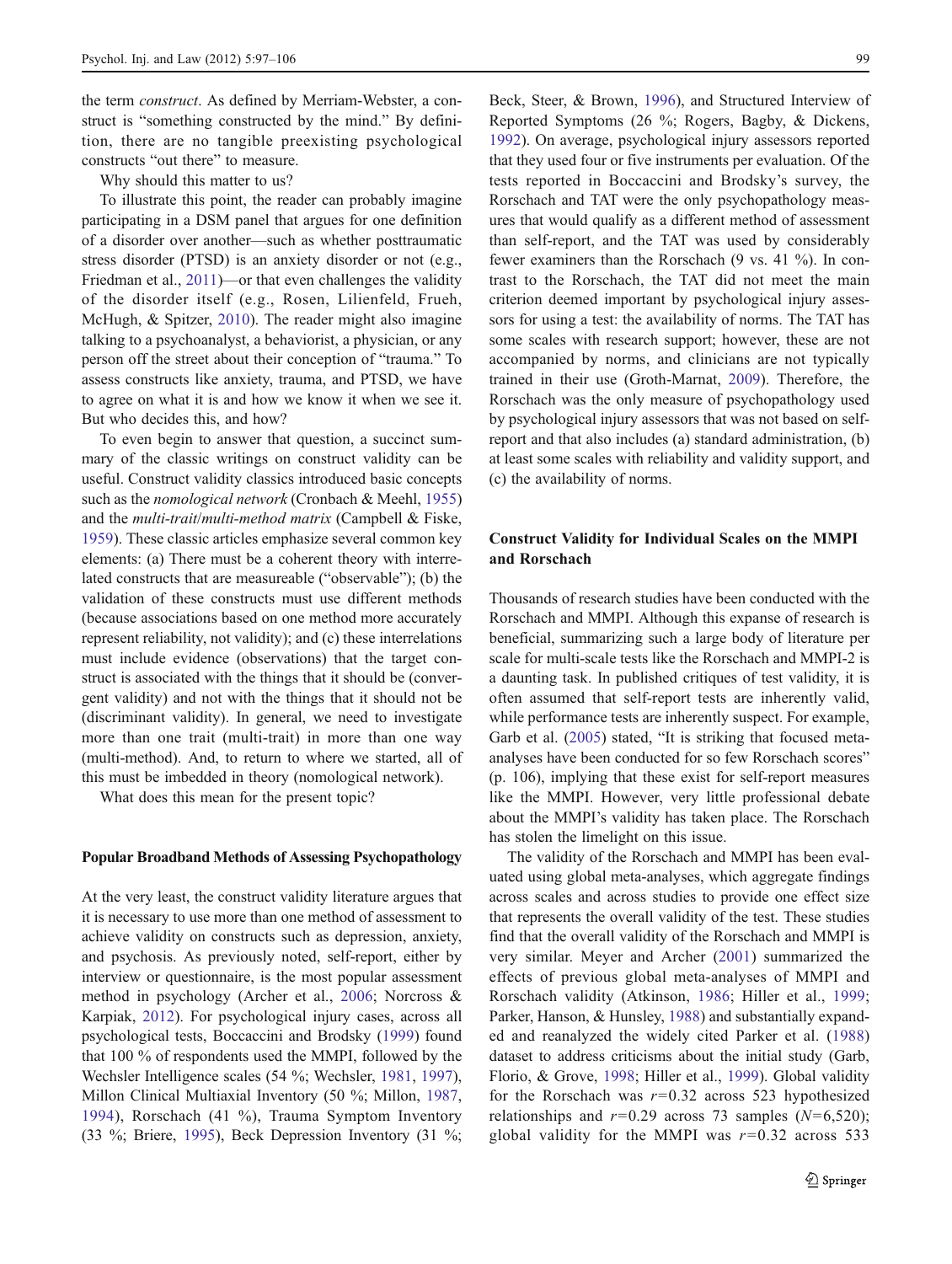hypothesized relationships and  $r=0.29$  across 85 samples  $(N=15,985)$ . However, despite showing equivalent global validity, the calls for focused meta-analyses and a moratorium on its use have focused on the Rorschach, not the MMPI.

## MMPI Construct Validity Meta-analyses

Regarding construct validity meta-analyses for individual scales on the MMPI, Gross, Keyes, and Greene [\(2000\)](#page-7-0) evaluated two depression scales—Scale 2 (D) and the Depression (DEP) scale—and found a medium effect size association ( $r=0.35$ ,  $k=25$ ) with a primary diagnosis of depression. At this writing, no other construct validity meta-analyses have been published for any of the popular MMPI scales. $2,3$  Otherwise, the closest fit is McGrath and Ingersoll's ([1999a](#page-8-0), [1999b\)](#page-8-0) extensive review and metaanalyses of MMPI code types which found that across 19 different code types, the average validity effect size was only  $r=0.07$  ( $N=8,614$ ). The MMPI code types with the highest association to validity criteria were  $1-2-3$  ( $r=0.18$ ), followed by 2–7–8 ( $r=0.16$ ). These findings speak only to the construct validity of MMPI code types, not the individual scales whose overall validity was the focus of the previously described global meta-analyses. Nevertheless, when I searched the Social Sciences Citation Index for cited references, it was striking to see there were zero articles over the intervening 13 years that critiqued the MMPI code types by citing McGrath and Ingersoll's findings.

#### Rorschach Construct Validity Meta-analyses

Recently, the status of construct validity for individual Rorschach scales has advanced with the meta-analyses of Mihura et al. ([2012\)](#page-8-0) of individual Rorschach CS variables. Previously, however, the test was not lagging in comparison to the MMPI or other multi-scale tests. Published construct validity meta-analyses existed for five Rorschach variables (Bornstein, [1999](#page-7-0); Diener, Hilsenroth, Shaffer, & Sexton, [2011;](#page-7-0) Jørgensen, Andersen, & Dam, [2000,](#page-7-0) [2001;](#page-7-0) Meyer & Handler, [1997](#page-8-0)).

Regarding the meta-analyses of Mihura et al. [\(2012](#page-8-0)), their methodology started with a systematic review of the literature for 65 CS (Exner, [2003\)](#page-7-0) variables; data were sufficient to conduct meta-analyses for 53 variables. The overall validity effect size across individual scales was similar to that found in previous global meta-analyses of Rorschach test validity ( $r=0.27$ ,  $k=770$ ). The distribution of

validity effect sizes mirrored that found across metaanalyses of psychological test validity more generally (Hemphill, [2003](#page-7-0); Meyer et al., [2001\)](#page-8-0).

In comparison to the CS test manual, the meta-analyses of Mihura et al. [\(2012](#page-8-0)) reported findings from significantly more peer-reviewed CS validity studies (nine times the number cited in the test manual) and were less globally supportive of its variables. There was a wide variation in how frequently the Rorschach variables were studied (0 to 33 times). Using Hemphill's ([2003\)](#page-7-0) guidelines for effect sizes in psychological assessment, of the 53 variables that qualified for inclusion in their meta-analyses, 30 were categorized as having good ( $r \ge 0.21$ ,  $p \le 0.05$ , FSN≥10) or excellent ( $r \ge 0.33$ ,  $p \le 0.001$ ) validity support. Most of the supported variables, or slight variations of them, are included in Rorschach systems that predate their inclusion in the CS. All but 1 of the 30 variables with good to excellent support are included in R-PAS.<sup>4</sup>

The nature of the Rorschach variables<sup>5</sup> with the strongest validity support in the meta-analyses of Mihura et al. [\(2012](#page-8-0)) were those that target cognitive and perceptual processes, particularly variables that assess thinking disturbance and reality testing (e.g., Perceptual-Thinking Index [Thought and Perception Composite], Form Quality and Cognitive scores, e.g., X-% [FQ-%], Lvl2 [SevCog], Popular), followed by variables that assess psychological resources and mental complexity (e.g.,  $M$ ,  $EA$  [MC],  $DQ + \frac{Synthesis}{Synthesis}$ ], Blends). The effect sizes for these specific Rorschach variables were  $r > 0.30$ . In particular, the *Perceptual-Thinking* Index showed a strong ability to detect psychotic disorders within a clinical sample ( $r=0.47$ ,  $k=9$ ). Other variables with excellent validity support were those that assess suicide risk (Suicide Constellation [Suicide Risk Composite]), distressing internal experiences or reactions to stressors (SumShading [ $YTVC'$ ], m), and preoccupations with body vulnerability or its functioning  $(An+Xy \mid An)$ . The interested reader should consult this article to understand the methodology, such as the validity criteria used for each of the Rorschach variables, and to obtain a copy of the table cataloguing the strength of the evidence for each of the variables in their meta-analyses.

Other construct validity meta-analyses have been published for individual Rorschach scales that are not in the CS (Exner, [2003\)](#page-7-0). Bornstein's ([1999\)](#page-7-0) construct validity metaanalysis for the Rorschach Oral Dependency scale (ROD; Masling, Rabie, & Blondheim, [1967\)](#page-8-0) found a medium effect size association ( $r=0.37$ ,  $k=21$ ) with externally assessed

<sup>2</sup> This search was conducted on PsycINFO and PubMed for articles

written in English. <sup>3</sup> An exception is meta-analyses for the MMPI validity scales, of which there are several and will be addressed later.

 $\frac{4}{4}$  Organizational Frequency (Zf) was not included in R-PAS due to its redundancy with other variables in the system.

<sup>5</sup> Because the purpose of the present article was to inform current and future decisions, I include the associated R-PAS variable names in brackets when discussing Rorschach variables that are included in R-PAS.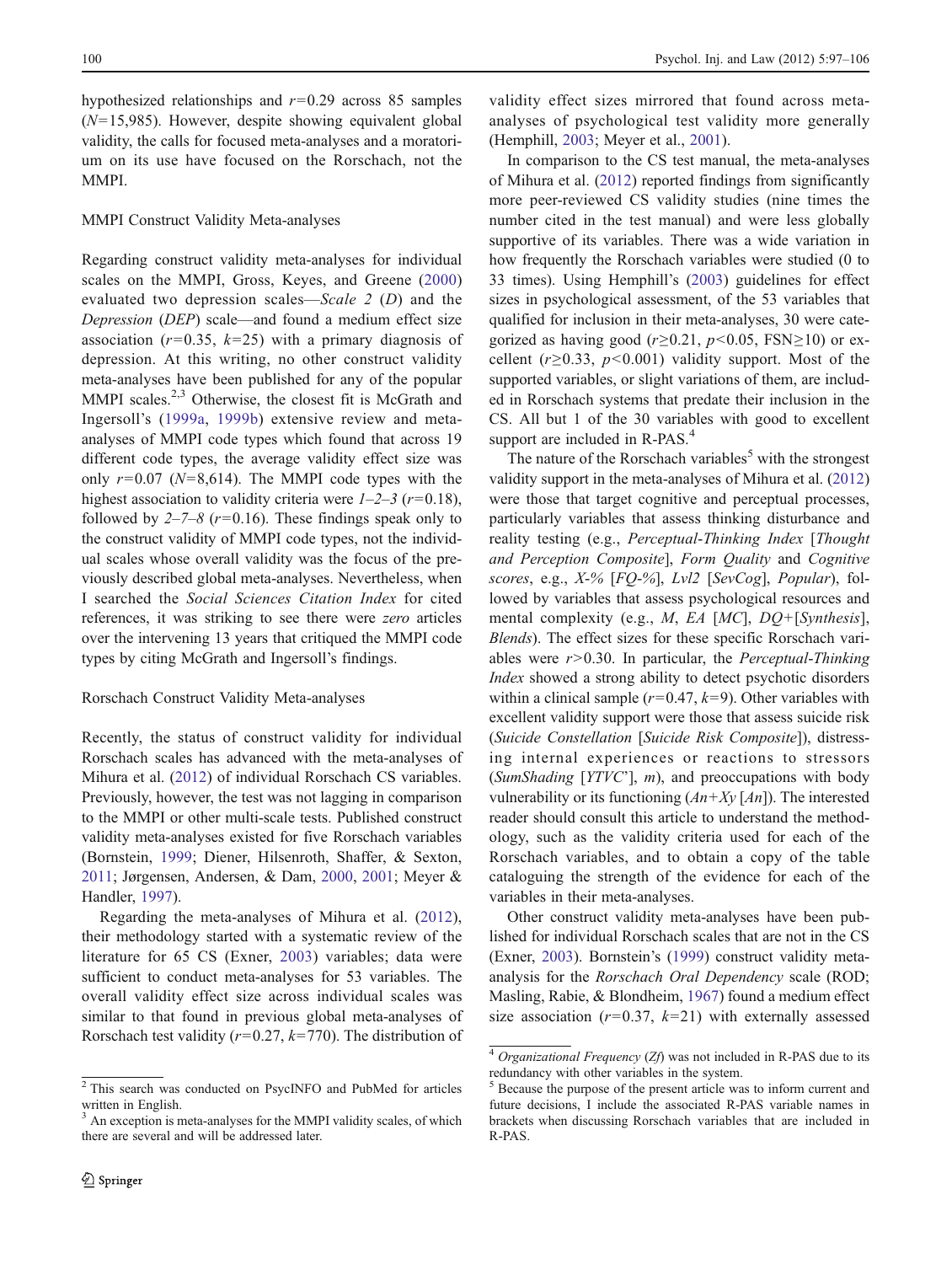validity criteria. The ROD is a method of coding the Rorschach that focuses on language that falls into two broad categories: (a) oral (e.g., drinking, talking, eating) and (b) dependency (e.g., baby birds, a begging dog). The ROD had been renamed Oral Dependency Language (ODL) in R-PAS to emphasize its reliance on language instead of imagery. Additionally, Diener et al. ([2011\)](#page-7-0) conducted a construct validity meta-analysis for the Ego Impairment Index (Perry & Viglione, [1991\)](#page-8-0) as a measure of psychiatric severity and found a medium effect size relationship ( $r=0.29$ ,  $k=59$ ) to validity criteria. Unlike the meta-analyses by Mihura et al. [\(2012](#page-8-0)) and Bornstein [\(1999](#page-7-0)), Diener et al. did not report the overall effect size for externally assessed validity criteria, but they did report data showing that when limited to selfreported characteristics, the validity effect size drops to  $r=$  $0.10 (k=4)$ .

### Rorschach Performance Assessment System

Rorschach validity meta-analyses by Mihura et al. ([2012\)](#page-8-0) and others (e.g., Bornstein, [1999](#page-7-0); Diener et al., [2011](#page-7-0)) have helped form the foundation for a new Rorschach system (i.e., R-PAS; Meyer et al., [2011](#page-8-0)), described in detail by Meyer and Eblin  $(2012)$  $(2012)$ .<sup>6</sup> In addition to a strong base of empirical support for its validity, this new Rorschach system includes (a) updated administration procedures to address the problem of widely variable numbers of responses, (b) internationally based normative reference values, and (c) a scoring program with output using percentile-based standard scores. Multiple translations of the R-PAS manual and scoring program are currently underway. The development of R-PAS has also been guided by other Rorschach construct validity meta-analyses that are at various stages of publication. These include meta-analyses for Mutuality of Autonomy (Graceffo, Mihura, & Meyer, [2012\)](#page-7-0), Aggressive Content (Kiss, Mihura, & Meyer, [2012\)](#page-7-0), and an update of Bornstein's [\(1999](#page-7-0)) construct validity meta-analysis for the ROD [ODL] (Walsh, Mihura, & Meyer, [2012](#page-7-0)).

## Multi-trait/Multi-method Assessment and Incremental **Validity**

An obvious reason that clinicians include additional psychological tests or scales in their evaluations is to assess for different content areas (e.g., depression, intelligence, personality disorder, malingering). In general, adding relevant information from different content areas should provide

incremental validity in obtaining an overall picture for the particular problem area one is trying to assess. However, another way to provide incremental validity is to use different methods to assess the same or very similar constructs. For example, psychosis can be assessed by (a) the client's self-report (interview or questionnaire); (b) performance tests of psychopathology like the Rorschach; (c) formal or informal measures of observer report (e.g., spouse, clinician); and (d) behavioral observation. Although the Rorschach has been classified as a performance test (Meyer & Kurtz, [2006](#page-8-0)), it also comprised a variety of more specific assessment methods. For example, the methods used to assess psychosis rely heavily on the accuracy and conventionality of one's perceptions (Form Quality variables) and the coherence and plausibility of one's communication and visual representations (Critical Special Scores [*Cognitive Scores*]). Examples of other methods on the Rorschach include those based on (a) content (e.g., Sex), (b) thematic imagery (e.g., Morbid), (c) language-based representations (Oral Dependency Language), and (d) attentiveness to features of the perceptual environment (e.g., Diffuse Shading).

The Rorschach has been challenged to provide incremental validity over information obtained by self-report tests (Lilienfeld, Wood, & Garb, [2000](#page-8-0); Meyer & Viglione, [2008](#page-8-0)). That is, unless the Rorschach can add information to that provided by broadband self-report tests like the MMPI, which require less of the clinician's time (Camara et al., [2000](#page-7-0)), then it could be challenging to defend its use. In this regard, the meta-analyses of Mihura et al. ([2012\)](#page-8-0) also provide important information about incremental validity. Although their meta-analyses did not lend themselves to formal tests of incremental validity, when their results are considered in combination with published MMPI validity meta-analyses, their moderator analyses speak to the incremental validity of the Rorschach. That is, if two measures, such as the Rorschach and MMPI, are associated with the same criterion variable, but the two measures are not associated with each other, then, logically and statistically, they must provide incremental validity when jointly predicting that criterion variable. Regarding the first two parts of this logical formula, meta-analyses have supported the general validity of the MMPI and Rorschach in predicting constructrelevant criteria (Atkinson, [1986](#page-6-0); Hiller et al., [1999;](#page-7-0) Meyer & Archer, [2001;](#page-8-0) Mihura et al., [2012](#page-8-0); Parker et al., [1988\)](#page-8-0). Although Mihura and colleagues found a medium association between the Rorschach and relevant externally assessed criterion variables ( $r=0.27$ ,  $k=770$ ), the relationship of Rorschach variables to targeted or similarly named MMPI scales was minimal  $(r=0.07, k=212)$ .

Therefore, in general, valid Rorschach scores should provide incremental validity over MMPI scores when predicting relevant criteria. Other research supports this logic. When

<sup>6</sup> Four of its developers were members of John Exner's Rorschach Research Council (RRC), and two RRC members were also authors of the CS validity meta-analysis of Mihura et al. [\(2012](#page-8-0)).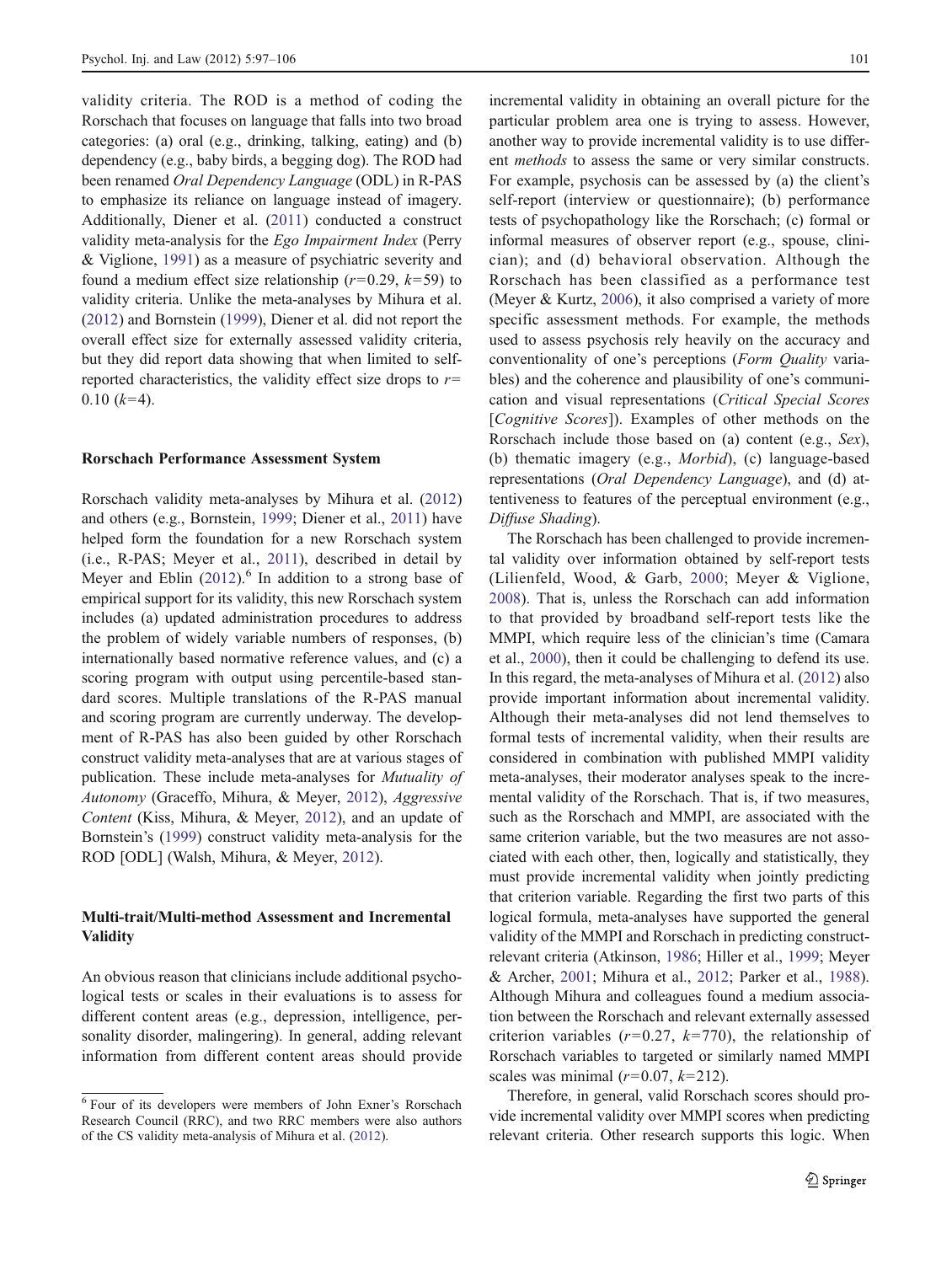predicting psychotic disorders, relevant scales from the Rorschach show incremental validity over those on the MMPI (Dao, Prevatt, & Horne, [2008;](#page-7-0) Meyer, [2000](#page-8-0); Ritsher, [2004\)](#page-8-0). Other Rorschach variables that show incremental validity over relevant self-report methods include the Suicide Constellation, Morbid, and Inanimate Movement (Blasczyk-Schiep, Kazén, Kuhl, & Grygielski, [2011](#page-7-0); Fowler, Piers, Hilsenroth, Holdwick, & Padawer, [2001;](#page-7-0) Hartmann & Grønnerød, [2009](#page-7-0); Hartmann, Sunde, Kristensen, & Martinussen, [2003](#page-7-0); see also Meyer & Viglione, [2008](#page-8-0); Viglione & Hilsenroth, [2001\)](#page-9-0).

It is important to understand how the degree of correspondence between the method used by the Rorschach and the criterion variable might moderate the strength of their association. For example, it is possible that Rorschach scores based on language or content would show stronger correspondence to self-report methods as they also rely on language and content. Other variables that are not testspecific may also moderate this association, such as the context of the assessment and the respondent's willingness and ability to access the relevant verbal information about himself or herself (e.g., Berant, Newborn, & Orgler, [2008](#page-6-0); Meyer, [1996](#page-8-0); Weiner, [2005](#page-9-0)). More research is needed to hone understanding of the test-, person-, and situationspecific characteristics that contribute to the magnitude of the statistical relationship between different test scales and criterion variables. In the meantime, practitioners should be familiar with similarities and differences between different types of methods and reasonably consider the applicability of each to their particular case (e.g., self-awareness, visual skills, culture, etc.).

## The Assessment Method and Dissimulation on the Rorschach and MMPI

Although a thorough discussion of this topic is beyond the scope of the present article, the method of assessment is also important in evaluating the potential for dissimulation. Research on dissimulation and the Rorschach exists (for a review, see Ganellen, [2008](#page-7-0); Sewell, [2008\)](#page-8-0), but there is not as much research or as clearly explicated models as there is for the MMPI (Rogers, [2008](#page-8-0); Rogers, Sewell, Martin, & Vitacco, [2003\)](#page-8-0). The existing Rorschach malingering research is mixed regarding an examinee's ability to successfully simulate different disorders, such as psychosis, depression, PTSD, and chronic pain (Batchelder, [1994](#page-6-0); Caine, Kinder, & Frueh, [1995](#page-7-0); Crawford, [2004](#page-7-0); Frueh & Kinder, [1994;](#page-7-0) McDougall, [1996](#page-8-0); Meisner, [1988](#page-8-0); Miles, [1988](#page-8-0); Netter & Viglione, [1994](#page-8-0); Overton, [1984](#page-8-0); Perry & Kinder, [1992;](#page-8-0) Spana, [1992\)](#page-8-0).

In contrast, the Rorschach malingering research is clearer in showing that examinees are more likely to focus on the content of the response vs. other aspects like form quality or cognitive scores. These malingered contents have been called "dramatic contents," and they contain themes such as morbidity, sex, aggression, blood, fire, and explosions. Increases in dramatic content have been shown to occur during attempts to malinger psychosis (Perry & Kinder, [1992;](#page-8-0) Seamons, Howell, Carlisle, & Roe, [1981;](#page-8-0) Spana, [1992\)](#page-8-0), depression (Brock, [2007\)](#page-7-0), and PTSD (Frueh & Kinder, [1994](#page-7-0)). Furthermore, the malingering groups in these studies typically report more dramatic contents than do patients with the actual disorder (Brock, [2007](#page-7-0); Frueh & Kinder, [1994;](#page-7-0) Perry & Kinder, [1992\)](#page-8-0). A Dramatic Content scale, based on formally coded Rorschach contents, has been developed and successfully used to detect malingering in some studies (Brock, [2007;](#page-7-0) Ganellen, Wasyliw, Haywood, & Grossman, [1996;](#page-7-0) McDougall, [1996\)](#page-8-0).<sup>7</sup>

For detecting psychosis, there is significantly more overlap between validity indicators and psychopathology on the MMPI than on the Rorschach. On the MMPI, scales designed to assess validity and those designed to assess psychosis each focus on endorsing pathological symptom content. In contrast, on the Rorschach, the method used by Dramatic Contents and the methods used by scales specifically assessing for psychosis are more dissimilar. Dramatic Contents focuses on reports of seeing pathological content, while Rorschach measures that target psychotic processes focus on the (a) accuracy and conventionality of perceptions and (b) the coherence and plausibility of communication and visual representations. In statistical accordance with these method differences, the association between MMPI indicators of validity and psychosis (Scale 8 and the  $F$  scale) is  $r=0.70$  in normative samples (Butcher, Dahlstrom, Graham, Tellegen, & Kaemmer, [1989\)](#page-7-0), and the association between the Rorschach indicators of validity and psychosis (R-PAS Dramatic Contents and Thinking and Perception Composite) is only  $r=0.12$  (calculated from data in Meyer et al., [2011\)](#page-8-0). The greater independence of malingering and psychosis markers on the Rorschach relative to the MMPI should yield gains in applied practice when trying to accurately assess either construct.

The other key pieces to this puzzle are the abilities of the MMPI and Rorschach to detect specific psychiatric disorders. For studies in which the diagnostician does not have access to the test results (i.e., there is no criterion contamination), the meta-analyses of Mihura et al. ([2012\)](#page-8-0) found that the Perceptual-Thinking Index differentiated psychotic patients from other patients at  $r=0.47$  (k=9). Although presently there are no published meta-analyses on the

 $7$  The *Dramatic Content* scale on the Rorschach includes  $Aggressive$ Movement, Morbid, Blood, Sex, Explosions, and Fire. R-PAS uses the Critical Contents score, which differs from Dramatic Contents only in that it also includes the Anatomy score.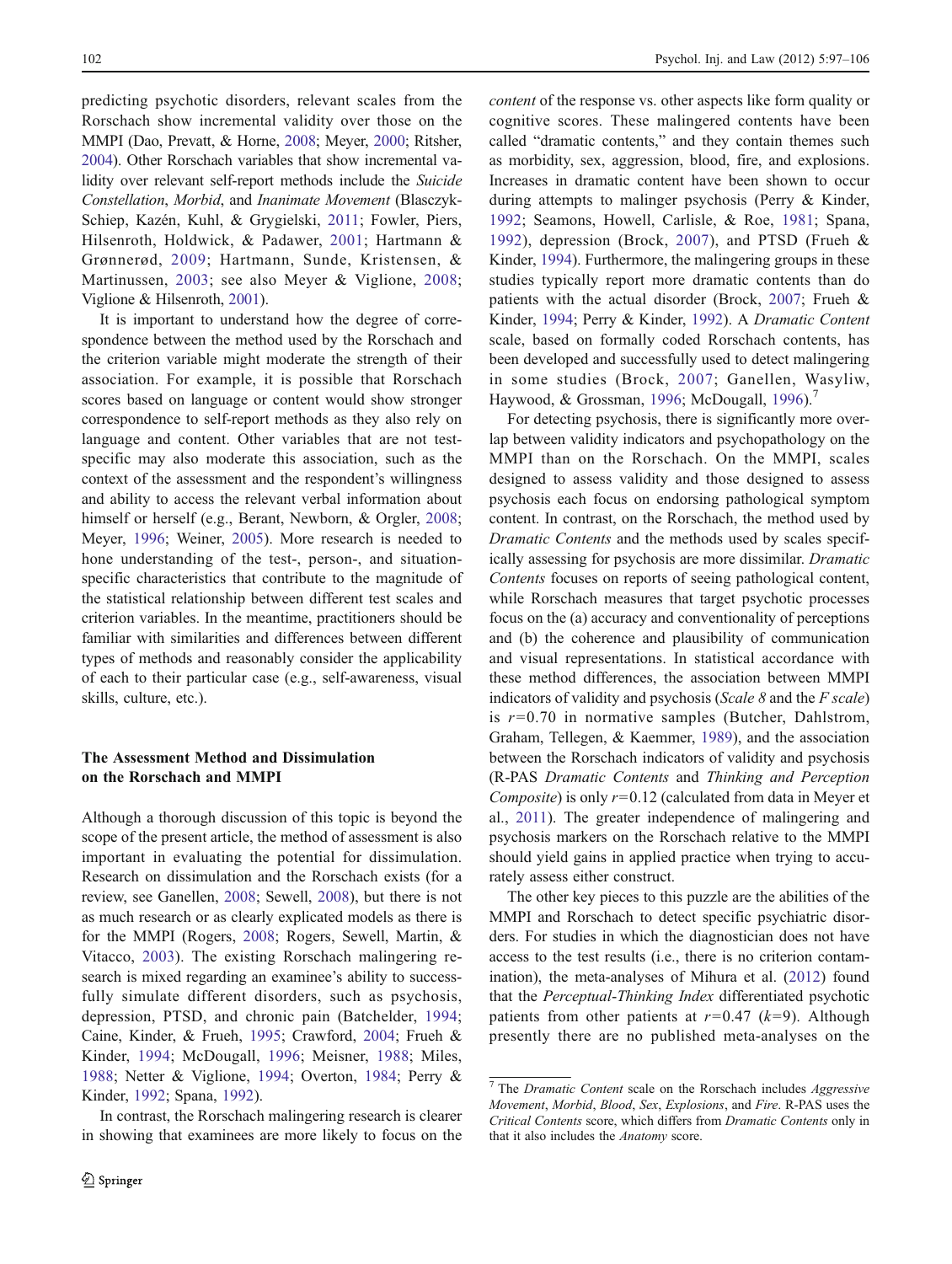<span id="page-6-0"></span>MMPI's ability to detect psychosis, a dissertation (Zaleswki, [1989](#page-9-0)) whose meta-analytic findings are summarized by Meyer and Archer [\(2001](#page-8-0); see Table 1) stated that the MMPI's ability to differentiate patients with psychosis from patients with depression is  $r=0.12$ . More recent studies without criterion contamination indicate that Zaleski's [\(1989](#page-9-0)) findings are not underestimates (Sellbom, Bagby, Kushner, Quilty, & Ayearst, [2012;](#page-8-0) Wetzler, Khadivi, & Moser, [1998](#page-9-0); Wetzler & Marlowe, [1993](#page-9-0)). Most recently, Sellbom et al. ([2012\)](#page-8-0) found that the newer MMPI-2-RF's RC8 scale differentiated patients diagnosed with schizophrenia from those diagnosed with depression at  $r=0.10$  (d=  $0.29, N=477$ ).

To complete this Rorschach–MMPI method picture, malingering studies have found a significant relationship between the Rorschach Dramatic Contents and the MMPI F scale (Brock, [2007,](#page-7-0)  $r=0.32$ ; Ganellen et al., [1996,](#page-7-0)  $r=0.45$ ). This magnitude of association is notably higher than that found by Mihura et al. ([2012\)](#page-8-0) between the Rorschach and MMPI ( $r=0.07$ ). Although not conclusive, a higher degree of association is nevertheless in keeping with the expectation that the degree of correspondence between the method used by the Rorschach and the criterion variable (i.e., in this case, the endorsed or reported content) might moderate the strength of their association.

It is important to note that other Rorschach content scales that assess psychopathology have a very strong overlap with Dramatic Contents, namely, the R-PAS Critical Contents,<sup>8</sup> which was designed as a measure of primitive content and is included in the Ego Impairment Index, and the Trauma Content Index (Armstrong & Loewenstein, 1990). When these constructs are the focus of assessment under conditions conducive to dissimulation, the examiner should not rely solely on Rorschach content scales but instead should focus on other methods within the test to assess the relevant constructs. As with any test, the examinee's history and the context of the assessment should be carefully considered to sort through the different possibilities (see Ganellen, [2008](#page-7-0); Meyer et al., [2011](#page-8-0)). The value of performance-based personality tests should be actively considered in a practice area such a personal injury assessment in which exaggerated symptoms are fairly common (see Mittenberg, Patton, Canyock & Condit, [2002\)](#page-8-0).

## Conclusions

The data clearly speak to the importance of method in conducting psychological assessments. Some particular

topics discussed in this article should be examined in greater depth and breadth, both conceptually and empirically. But the main point is clear: Applied practice should not use selfreport as its only assessment method. The MMPI and Rorschach were chosen as examples because they are the two most popular tests in clinical and forensic settings that use different methods of assessment. However, the same logic that is used with these tests' methods can be applied to other test methods that are popular in specialty areas of psychological assessment. For example, disorders that rely heavily on the findings of cognitive assessment, such as ADHD, commonly call for the use of performance-based cognitive tests. In addition, observer ratings (e.g., parent, teacher, clinician) are commonly used in assessments with children and adolescents, and discrepancies between these methods of assessment that are designed to target the same symptoms have been discussed in that literature (e.g., Achenbach et al., 1987; Kraemer et al., [2003\)](#page-8-0). For the psychologist in practice, the basic take-home message is that the assessment method must be taken into consideration to understand psychological constructs, and the assessment method should be a major decisive factor when choosing tests, writing reports, and more generally conceptualizing the case.

#### References

- Achenbach, T. M., Krukowski, R. A., Dumenci, L. & Ivanova, M. Y. (2005). Assessment of adult psychopathology: Meta-analyses and implications of cross-informant correlations. Psychological Bulletin, 131, 361–382.
- Achenbach, T. M., McConaughy, S. H. & Howell, C. T. (1987). Child/ adolescent behavioral and emotional problems: Implications of crossinformant correlations for situational specificity. Psychological Bulletin, 101, 213–232.
- Archer, R. P., Buffington-Vollum, J. K., Stredny, R. V. & Handel, R. W. (2006). A survey of psychological test use patterns among forensic psychologists. Journal of Personality Assessment, 87, 84–94.
- Armstrong, J. G. & Loewenstein, R. J. (1990). Characteristics of patients with multiple personality and dissociative disorders on psychological testing. The Journal of Nervous and Mental Disease, 178, 448–454.
- Atkinson, L. (1986). The comparative validities of the Rorschach and MMPI: A meta-analysis. Canadian Psychology, 27, 238–247.
- Bargh, J. A. & Chartrand, T. L. (1999). The unbearable automaticity of being. American Psychologist, 54, 462–479.
- Batchelder, K. M. (1994). Detecting malingered psychotic symptoms with the Rorschach projective technique. Doctoral dissertation. Available from ProQuest Dissertations and Theses database (UMI no. 9502648).
- Beck, A. T., Steer, R. A. & Brown, G. (1996). Beck Depression Inventory manual (2nd ed.). San Antonio, TX: Psychological Corporation.
- Berant, E., Newborn, M. & Orgler, S. (2008). Convergence of selfreport scales and Rorschach indexes of psychological distress: The moderating role of self-disclosure. Journal of Personality Assessment, 90, 36–43.

 $8$  Similar to Dramatic Content, Critical Contents also shows very small associations with the Thinking and Perception Composite variable in the R-PAS reference sample  $(r=0.07)$ .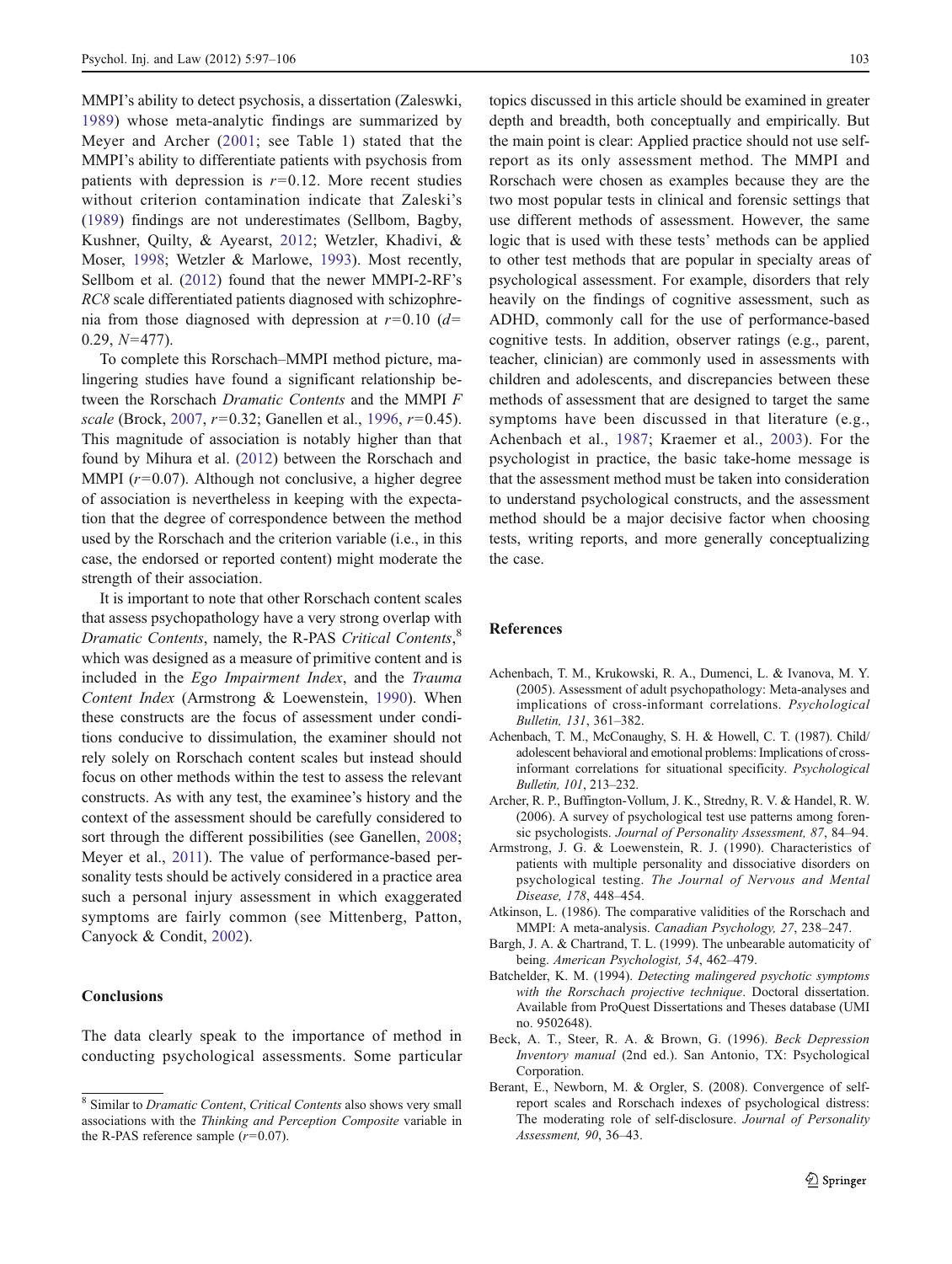- <span id="page-7-0"></span>Blasczyk-Schiep, S., Kazén, M., Kuhl, J. & Grygielski, M. (2011). Appraisal of suicide risk among adolescents and young adults through the Rorschach test. Journal of Personality Assessment, 93, 518–526.
- Boccaccini, M. T. & Brodsky, S. L. (1999). Diagnostic test use by forensic psychologists in emotional injury cases. Professional Psychology: Research and Practice, 30, 253–259.
- Bornstein, R. F. (1999). Criterion validity of objective and projective dependency tests: A meta-analytic assessment of behavioral prediction. Psychological Assessment, 11, 48–57.
- Briere, J. (1995). The trauma symptom inventory professional manual. Odessa, FL: Psychological Assessment Resources.
- Brock, K. D. (2007). Assessment of malingered depression and pain with the MMPI-2 and Rorschach Inkblot Method. Doctoral dissertation. Available from ProQuest Dissertations and Theses database (UMI no. 3297906).
- Butcher, J. N., Dahlstrom, W. G., Graham, J. R., Tellegen, A. & Kaemmer, B. (1989). The Minnesota Multiphasic Personality Inventory-2 (MMPI-2): Manual for administration and scoring. Minneapolis, MN: University of Minnesota Press.
- Caine, S. L., Kinder, B. N. & Frueh, B. C. (1995). Rorschach susceptibility to malingered depressive disorders in adult females. In J. N. Butcher & C. D. Spielberger (Eds.), Advances in personality assessment (Vol. 10, pp. 165–186). Hillsdale, NJ: Lawrence Erlbaum.
- Camara, W. J., Nathan, J. S. & Puente, A. E. (2000). Psychological test usage: Implications in professional psychology. Professional Psychology: Research and Practice, 31, 141–154.
- Campbell, D. T. & Fiske, D. W. (1959). Convergent and discriminant validation by the multitrait–multimethod matrix. Psychological Bulletin, 56, 81–105.
- Crawford, E. F. (2004). Multi-method assessment of malingered depression and physical disability using the MMPI-2 and Rorschach inkblot method. Doctoral dissertation. Available for ProQuest Dissertations and Theses database (UMI no. 3131528).
- Cronbach, L. J. & Meehl, P. E. (1955). Construct validity in psychological tests. Psychological Bulletin, 52, 281–302.
- Cyders, M. A. & Coskunpinar, A. (2011). Measurement of constructs using self-report and behavioral lab tasks: Is there overlap in nomothetic span and construct representation for impulsivity? Clinical Psychology Review, 31, 965–982.
- Dao, T. K., Prevatt, F. & Horne, H. L. (2008). Differentiating psychotic patients from nonpsychotic patients with the MMPI-2 and Rorschach. Journal of Personality Assessment, 90, 93–101.
- Diener, M. J., Hilsenroth, M. J., Shaffer, S. A. & Sexton, J. E. (2011). A meta-analysis of the relationship between the Rorschach Ego Impairment Index (EII) and psychiatric severity. Clinical Psychology & Psychotherapy, 18, 464–485.
- Erdberg, P. (2008). Multimethod assessment as a forensic standard. In C. B. Gacono, F. B. Evans, N. Kaser-Boyd & L. A. Gacono (Eds.), The handbook of forensic Rorschach assessment (pp. 461–566). New York: Routledge.
- Exner, J. E. (2003). The Rorschach: A comprehensive system (4th ed.). New York: Wiley.
- Fowler, J. C., Piers, C., Hilsenroth, M. J., Holdwick, D. J. & Padawer, J. R. (2001). The Rorschach suicide constellation: Assessing various degrees of lethality. Journal of Personality Assessment, 76, 333–351.
- Friedman, M. J., Resick, P. A., Bryant, R. A., Strain, J., Horowitz, M. & Spiegel, D. (2011). Classification of trauma and stressor-related disorders in DSM-5. Depression and Anxiety, 28, 737–749.
- Frueh, B. C. & Kinder, B. N. (1994). The susceptibility of the Rorschach inkblot test to malingering of combat-related PTSD. Journal of Personality Assessment, 62, 280–298.
- Ganellen, R. J. (2008). Rorschach assessment of malingering and defensive response sets. In C. B. Gacono, F. B. Evans, N.

Kaser-Boyd & L. A. Gacono (Eds.), The handbook of forensic Rorschach assessment (pp. 89–119). New York: Routledge.

- Ganellen, R. J., Wasyliw, O. E., Haywood, T. W. & Grossman, L. S. (1996). Can psychosis be malingered on the Rorschach? An empirical study. Journal of Personality Assessment, 66, 65–80.
- Garb, H. N. (1999). Call for a moratorium on the use of the Rorschach Inkblot Test in clinical and forensic settings. Assessment, 6, 313– 317.
- Garb, H. N., Florio, C. M. & Grove, W. M. (1998). The validity of the Rorschach and the Minnesota Multiphasic Personality Inventory: Results from meta-analyses. Psychological Science, 9, 402–404.
- Garb, H. N., Wood, J. M., Lilienfeld, S. O. & Nezworski, M. T. (2005). Roots of the Rorschach controversy. Clinical Psychology Review, 25, 97–118.
- Graceffo, R. A., Mihura, J. L., & Meyer, G. M. (2012). Mutuality of Autonomy Scale: A systematic review of the validity literature. In R. Graceffo (Chair), Explorations into narcissism, aggression, dependency, and object representations with the Rorschach. Integrated paper session conducted at the Annual Meeting of the Society for Personality Assessment, Chicago, IL.
- Greenwald, A. G., Poehlman, T. A., Uhlmann, E. L. & Banaji, M. R. (2009). Understanding and using the Implicit Association Test: III. Meta-analysis of predictive validity. Journal of Personality and Social Psychology, 97, 17–41.
- Gross, K., Keyes, M. D. & Greene, R. L. (2000). Assessing depression with the MMPI and MMPI-2. Journal of Personality Assessment, 75, 464–477.
- Groth-Marnat, G. (2009). Thematic Apperception Test. Handbook of psychological assessment (pp. 447–484, 5th ed.). New York: Wiley.
- Hartmann, E. & Grønnerød, C. (2009). Rorschach variables and Big Five scales as predictors of military training completion: A replication study of the selection of candidates to the Naval Special Forces in Norway. Journal of Personality Assessment, 91, 254–264.
- Hartmann, E., Sunde, T., Kristensen, W. & Martinussen, M. (2003). Psychological measures as predictors of military training performance. Journal of Personality Assessment, 80, 87–98.
- Hathaway, S. R. & McKinley, J. C. (1943). The Minnesota Multiphasic Personality Inventory. Minneapolis, MN: University of Minnesota Press.
- Hemphill, J. F. (2003). Interpreting the magnitudes of correlation coefficients. American Psychologist, 58, 78–79.
- Herbert, W. (2009). The problem with the Rorschach: It doesn't work. Newsweek. Retrieved from [http://www.thedailybeast.com/newsweek/](http://www.thedailybeast.com/newsweek/2009/07/30/analyze-this.html) [2009/07/30/analyze-this.html](http://www.thedailybeast.com/newsweek/2009/07/30/analyze-this.html). Accessed 21 July 2012.
- Hiller, J. B., Rosenthal, R., Bornstein, R. F., Berry, D. T. R. & Brunell-Neuleib, S. (1999). A comparative meta-analysis of Rorschach and MMPI validity. Psychological Assessment, 11, 278–296.
- Jørgensen, K., Andersen, T. J. & Dam, H. (2000). The diagnostic efficiency of the Rorschach Depression Index and the Schizophrenia Index: A review. Assessment, 7, 259–280.
- Jørgensen, K., Andersen, T. J. & Dam, H. (2001). "The diagnostic efficiency of the Rorschach Depression Index and the Schizophrenia Index: A review": Erratum. Assessment, 8, 355.
- Kiss, A. B., Mihura, J. L., & Meyer, G. J. (2012). A meta-analytic review of the AGC score and its relationship to real life violence. In R. Graceffo (Chair), Explorations into narcissism, aggression, dependency, and object representations with the Rorschach. Integrated paper session conducted at the Annual Meeting of the Society for Personality Assessment, Chicago, IL.
- Klonsky, E. D., Oltmanns, T. F. & Turkheimer, E. (2002). Informantreports of personality disorder: Relation to self-reports and future research directions. Clinical Psychology: Science and Practice, 9, 300–311.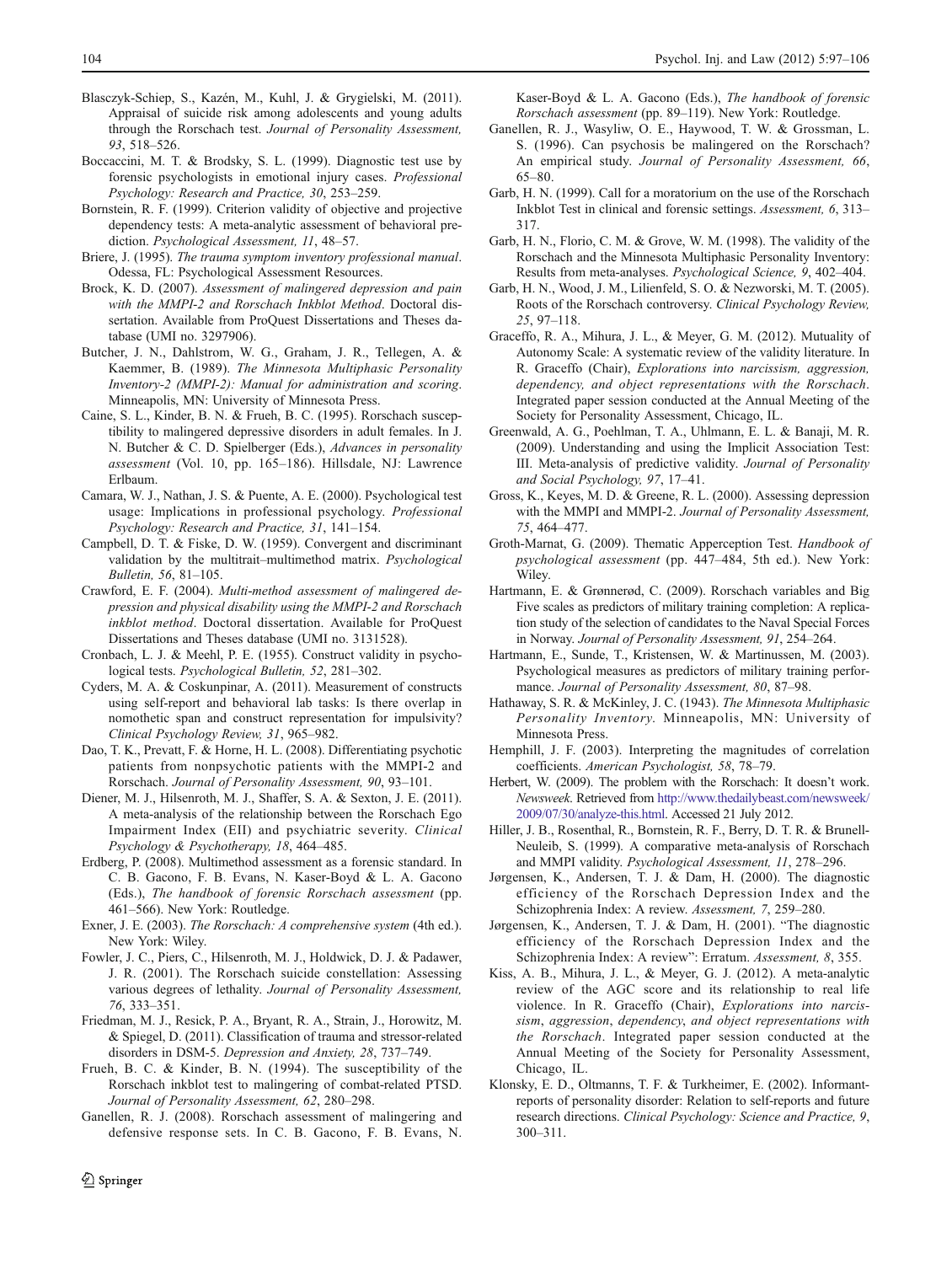- <span id="page-8-0"></span>Kraemer, H. C., Measelle, J. R., Ablow, J. C., Essex, M. J., Boyce, W. T. & Kupfer, D. J. (2003). A new approach to integrating data from multiple informants in psychiatric assessment and research: Mixing and matching contexts and perspectives. The American Journal of Psychiatry, 160, 1566–1577.
- Lilienfeld, S. O., Wood, J. M. & Garb, H. N. (2000). The scientific status of projective techniques. Psychological Science in the Public Interest, 1, 27–66.
- Masling, J., Rabie, L. & Blondheim, S. H. (1967). Obesity, level of aspiration, and Rorschach and TAT measures of oral dependence. Journal of Consulting Psychology, 31, 233–239.
- McDougall, A. L. (1996). Rorschach indicators of simulated schizophrenia. Doctoral dissertation. Available from ProQuest Dissertations and Theses database (UMI no. 9623516).
- McGrath, R. E. & Ingersoll, J. (1999a). Writing a good cookbook: I. A review of MMPI high-point code system studies. Journal of Personality Assessment, 73, 149–178.
- McGrath, R. E. & Ingersoll, J. (1999b). Writing a good cookbook: II. A synthesis of MMPI high-point code system study effect sizes. Journal of Personality Assessment, 73, 179–198.
- Meisner, S. (1988). Susceptibility of Rorschach distress correlates to malingering. Journal of Personality Assessment, 52, 564–571.
- Meyer, G. J. (1996). The Rorschach and MMPI: Toward a more scientifically differentiated understanding of cross-method assessment. Journal of Personality Assessment, 67, 558–578.
- Meyer, G. J. (2000). On the science of Rorschach research. Journal of Personality Assessment, 75, 46–81.
- Meyer, G. J. (2002). Implications of information-gathering methods for a refined taxonomy of psychopathology. In L. E. Beutler & M. Malik (Eds.), Rethinking the DSM: Psychological perspectives (pp. 69–105). Washington, DC: American Psychological Association.
- Meyer, G. J. & Archer, R. P. (2001). The hard science of Rorschach research: What do we know and where do we go? Psychological Assessment, 13, 486–502.
- Meyer, G. J., & Eblin, J. J. (2012). An overview of the Rorschach Performance Assessment System (R-PAS). Psychological Injury and Law. doi:[10.1007/s12207-012-9130-y.](http://dx.doi.org/10.1007/s12207-012-9130-y)
- Meyer, G. J., Finn, S. E., Eyde, L. D., Kay, G. G., Moreland, K. L., Dies, R. R. & Reed, G. M. (2001). Psychological testing and psychological assessment: A review of evidence and issues. American Psychologist, 56, 128–165.
- Meyer, G. J. & Handler, L. (1997). The ability of the Rorschach to predict subsequent outcome: A meta-analysis of the Rorschach Prognostic Rating Scale. Journal of Personality Assessment, 69, 1–38.
- Meyer, G. J., Hsiao, W-C., Viglione, D. J., Mihura, J. L., & Abraham, L. H. (2012). A survey of applied clinical validity for the Rorschach. Journal of Personality Assessment (in press).
- Meyer, G. J. & Kurtz, J. E. (2006). Advancing personality assessment terminology: Time to retire "objective" and "projective" as personality test descriptors. Journal of Personality Assessment, 87, 223–225.
- Meyer, G. J. & Viglione, D. J. (2008). An introduction to Rorschach assessment. In R. P. Archer & S. R. Smith (Eds.), Personality assessment (pp. 281–336). New York: Routledge.
- Meyer, G. J., Viglione, D. J., Mihura, J. L., Erard, R. E. & Erdberg, P. (2011). Rorschach performance assessment system: Administration, coding, interpretation, and technical manual. Toledo: Author.
- Mihura, J. L., Meyer, G. J., Dumitrascu, N., & Bombel, G. (2012). The validity of individual Rorschach variables: Systematic reviews and meta-analyses of the Comprehensive System. Psychological Bulletin. doi[:10.1037/a0029406](http://dx.doi.org/10.1037/a0029406)
- Miles, A. (1988). The ability of informed fakers to simulate schizophrenia on the Rorschach. Doctoral dissertation. Available from ProQuest Dissertations and Theses database (UMI no. 8900418).
- Millon, T. (1987). Millon Clinical Multiaxial Inventory—II. Minneapolis, MN: National Computer Systems.
- Millon, T. (1994). Millon Clinical Multiaxial Inventory—III. Minneapolis, MN: National Computer Systems.
- Mittenberg, W., Patton, C., Canyock, E. M. & Condit, D. C. (2002). Base rates of malingering and symptom exaggeration. Journal of Clinical and Experimental Neuropsychology, 24, 1094–1102.
- Netter, B. E. C. & Viglione, D. J. (1994). An empirical study of malingering schizophrenia on the Rorschach. Journal of Personality Assessment, 62, 45–57.
- Nisbett, R. E. & Wilson, T. D. (1977). Telling more than we can know: Verbal reports on mental processes. Psychological Review, 8, 231–259.
- Norcross, J. C. & Karpiak, C. P. (2012). Clinical psychologists in the 2010s: 50 years of the APA Division of Clinical Psychology. Clinical Psychology: Science and Practice, 19, 1–12.
- Overton, M. N. (1984). An examination of naive and role informed faking on Rorschach performance (psychological testing, malingering) (Doctoral dissertation). Available from ProQuest Dissertations and Theses database. (UMI No. 8411115).
- Parker, K. C., Hanson, R. K. & Hunsley, J. (1988). MMPI, Rorschach, and WAIS: A meta-analytic comparison of reliability, stability, and validity. Psychological Bulletin, 103, 367–373.
- Perry, G. G. & Kinder, B. N. (1992). The susceptibility of the Rorschach to malingering: A critical review. Journal of Personality Assessment, 54, 47–57.
- Perry, W. & Viglione, D. J. (1991). The Ego Impairment Index as a predictor of outcome in melancholic depressed patients treated with tricyclic antidepressants. Journal of Personality Assessment, 56, 487–501.
- Ritsher, J. B. (2004). Association of Rorschach and MMPI psychosis indicators and schizophrenia spectrum diagnoses in a Russian clinical sample. Journal of Personality Assessment, 83, 46–63.
- Ritzler, B. & Alter, B. (1986). Rorschach teaching in APA-approved clinical graduate programs: Ten years later. Journal of Personality Assessment, 50, 44–49.
- Rogers, R. (2008). Detection strategies for malingering and defensiveness. In R. Rogers (Ed.), Clinical assessment of malingering and deception (3rd ed., pp. 14–38). New York: Guilford.
- Rogers, R., Bagby, R. M. & Dickens, S. E. (1992). Structural Interview of Reported Symptoms (SIRS) and professional manual. Odessa, FL: Psychological Assessment Resources.
- Rogers, R., Sewell, K. W., Martin, M. A. & Vitacco, M. J. (2003). Detection of feigned mental disorders: A meta-analysis of the MMPI-2 and malingering. Assessment, 10, 160–177.
- Rorschach, H. (1942). Psychodiagnostics: A diagnostic test based on perception (translated by P. Lemkau & B. Kronenberg). Berne, Switzerland: Huber (original work published 1921).
- Rosen, G. M., Lilienfeld, S. O., Frueh, B. C., McHugh, P. R. & Spitzer, R. L. (2010). Reflections on PTSD's future in DSM-V. The British Journal of Psychiatry, 197, 333–334.
- Seamons, D. T., Howell, R. J., Carlisle, A. L. & Roe, A. V. (1981). Rorschach simulation of mental illness and normality by psychotic and nonpsychotic legal offenders. Journal of Personality Assessment, 45, 130–135.
- Sellbom, M., Bagby, R. M., Kushner, S., Quilty, L. C. & Ayearst, L. E. (2012). Diagnostic construct validity of MMPI-2 Restructured Form (RF) scale scores. Assessment, 19, 176–186.
- Sewell, H. W. (2008). Dissimulation on projective measures. In R. Rogers (Ed.), Clinical assessment of malingering and deception (3rd ed., pp. 207–217). New York: Guilford.
- Spana, R. E. (1992). The effect of instructions to malinger schizophrenia on performance on the Rorschach inkblot test. Doctoral dissertation. Available from ProQuest Dissertations and Theses database (UMI no. 9310199).